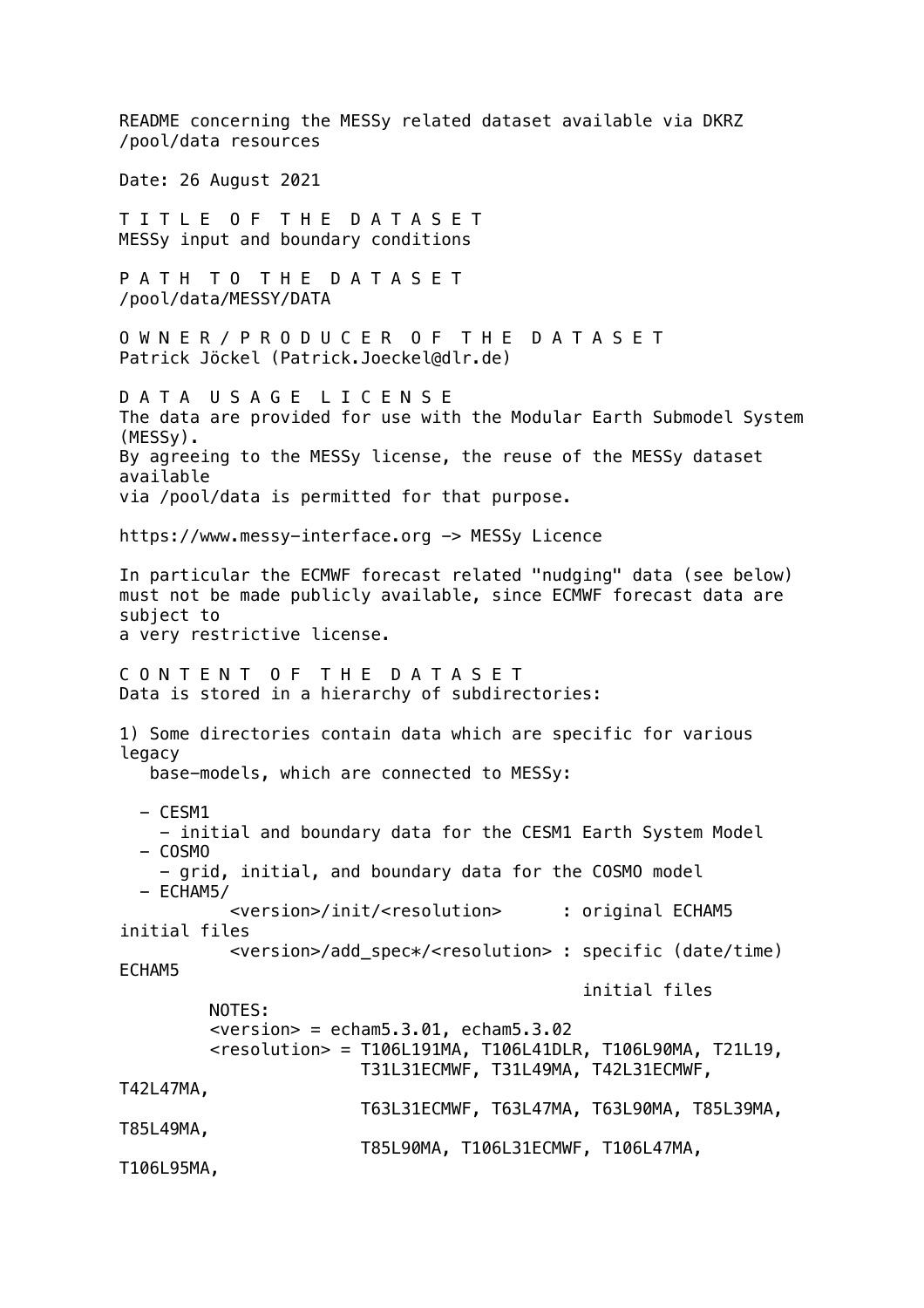|              | T21L39MA, T31L39MA, T31L90MA, T42L39MA,   |                                            |
|--------------|-------------------------------------------|--------------------------------------------|
| T42L87MA,    | T63L39MA, T63L49MA, T63L95MA, T85L41DLR,  |                                            |
| T85L60ECMWF, | T85L95MA, T106L39MA, T106L87MA, T10L39MA, |                                            |
| T255L47MA,   | T31L47MA, T42L19, T42L41DLR, T42L90MA,    |                                            |
| T63L41DLR,   |                                           | T63L87MA, T85L31ECMWF, T85L47MA, T85L87MA, |

The specific initial files are required for "realistic" initialization at a given date and time (e.g. nudged hind-cast simulations). - ICON/<version>/<setup> - grid and initial data for the ICON model in various setups NOTES:

> $\langle \text{version} \rangle = i \text{con2.0}$ <setup> = HDCP2, NWP : specific setups  $\epsilon$ setup> = shared : data shared between various setups

- 2) Some directories contain data for legacy components, which are used with MESSy:
	- MPIOM (is used as MESSy submodel) - initial data for the ocean model
	- CLM (coupled to COSMO/MESSy via OASIS3-MCT) - initial and boundary data for the community land model
	- OASIS/<setup> - weight data for various coupled COSMO/MESSy -- CLM and  $MECO(n)$  -- CLM setups
- 3) These directories contain initial and boundary conditions for the various (mostly atmospheric chemistry related) MESSy submodels:

 - MESSy1/<setup> : development cycle 1 of MESSy, old specific setups - MESSy2/<setup> : development cycle 2 of MESSy, old specific setups - MESSy2/raw/<submodel> : submodel specific initial and boundary data, e.g. emissions of trace gases and aerosols, specific scenarios, etc.

4) These directories contain "nudging" data for EMAC (ECHAM/MESSy) in specified dynamics ("nudged") mode:

 - NUDGING/ECMWF/[ANALY,ERAI]/<resolution> : old IEEE file format based on ECMWF ERA-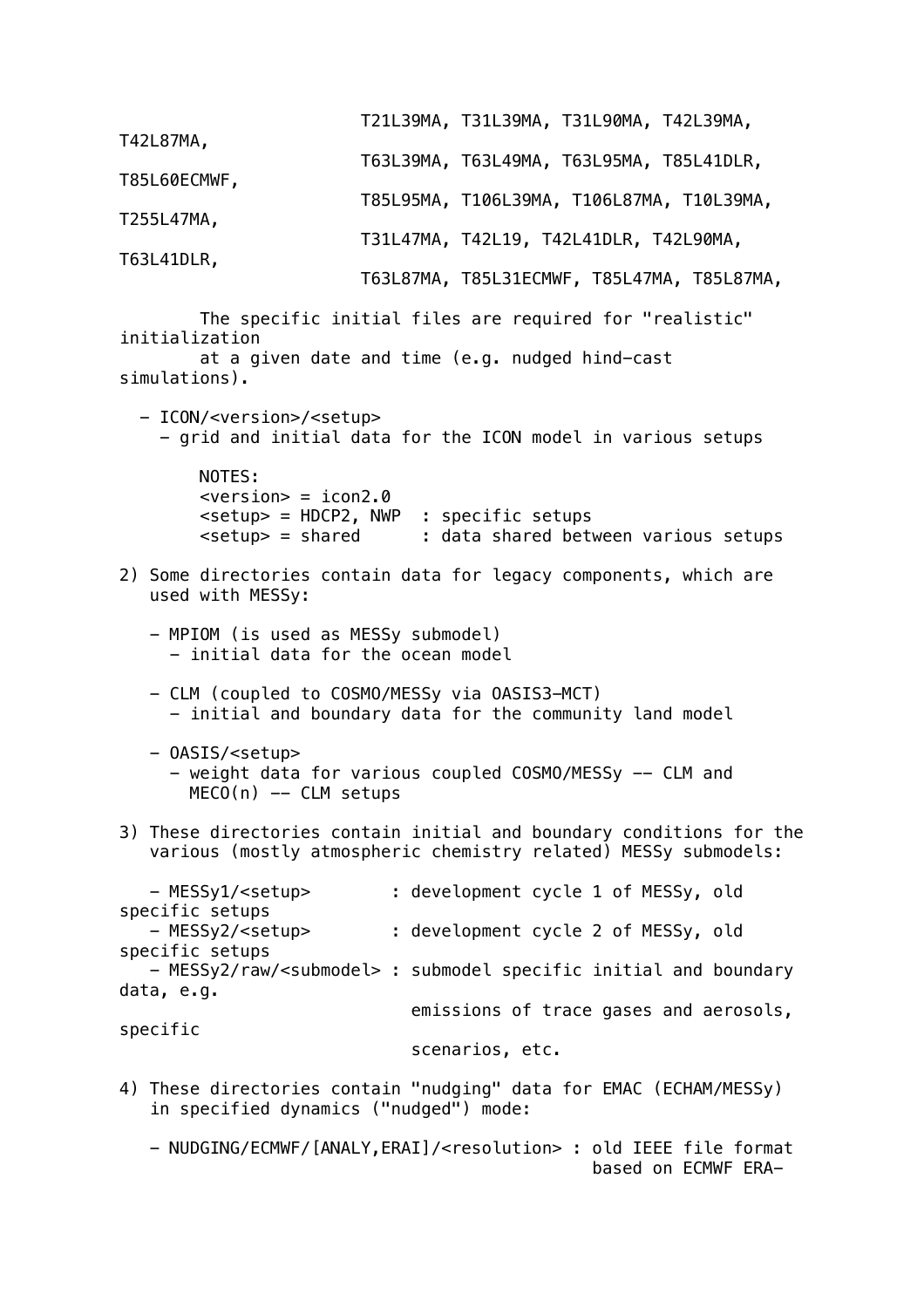interim or operational ANALYsis data - NUDGING NC/ECMWF/<type>/<resolution> <type> = ERA05.0, ERA05.1, ERA05: ECMWF ERA5-data = ERAI : ECMWF ERA-Interim data = ANALY : ECMWF operatoinal ANALYsis data  $=$  ANA, FCpre, FC : ECMWF forecast data  $[!!!]$ License !!!] 5) Sea surface temperature / sea ice data for performing EMAC (ECHAM/MESSy) climate simulations: - SST 6) Auxiliary data to create specific boundary conditions or initial files: - EMISSIONS  $-$  TOOLS Data are mostly in netcdf, some in grib, and some in ASCII format. D A T A U S A G E S C E N A R I O S The data are provided for use with the Modular Earth Submodel System in connection with the various legacy base-models - CESM1/MESSy - COSMO/MESSy and MECO(n) [= COSMO/MESSy nested on-line n-times into EMAC] - ECHAM/MESSy [= EMAC] - ICON/MESSy and additional components (MPIOM, CLM, OASIS3-MCT) etc. Anybody performing simulations with MESSy related models requires access to these data. M E T H O D S U S E D F O R D A T A C R E A T I O N The data are provided for use with the Modular Earth Submodel System (MESSy) and are therefore suited for just this purpose. The basis of the data are several external data sources (ECMWF, CCMI & CMIP communities, scenario providers, etc.). In many cases the originators and creation methods of the data files are mentioned in the netcdf-file headers. Usage of data is documented in various MESSy-related publications (https://www.messy-interface.org -> MESSy Publications). Nudging data for EMAC "specified dynamics" simulations are created from ECMWF raw data with specific cdo-based tools.